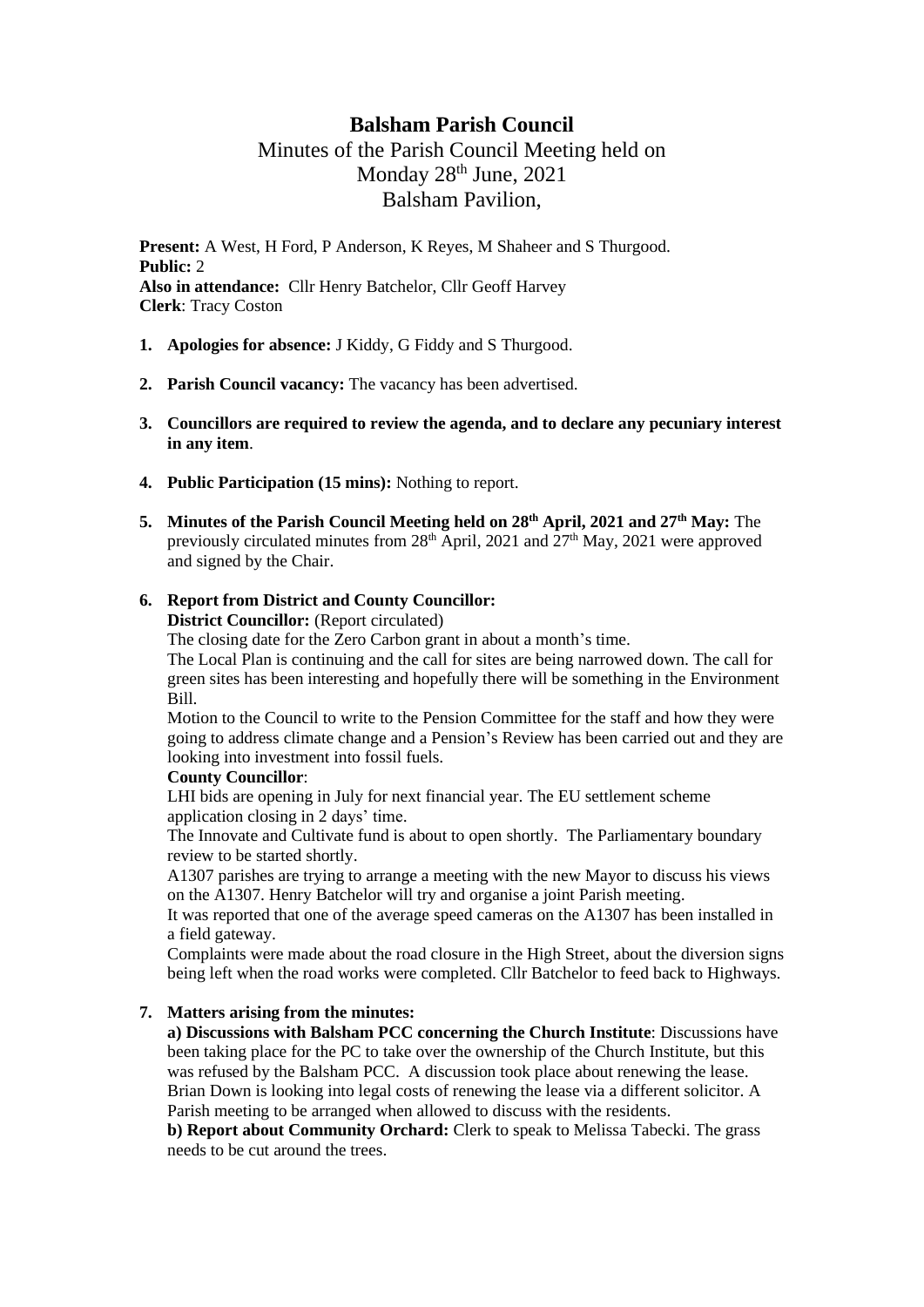**c) Rosie Green Wood update**: Clerk to order the signs and check if the information board needs restoring.

Clerk to organise a meeting with the Wildlife Trust.

**d) Overhanging trees in the Parish**: Clerk to find out who is responsible for the trees on the corner of Linton Road on left before the junction.

**e) Dropped kerbs in Dairy Way and Samworth Close:** Samworth Close dropped kerbs will be completed when the junction changes are completed. Clerk to chase up about Dairy Way.

**f) Tree on West Wickham Road**: Highways have agreed to write to the owners about the tree requiring cutting back.

## **8. Planning:**

#### **a) For Discussion:**

Proposal: Retrospective construction of a field shelter with storage space and composting toilet (Re-submission of 21/01077/FUL) Site address: Clerks Meadow West Wratting Road Balsham Reference: 21/02513/FUL **PC Decision:** No objections

Proposal: Replacement of windows and doors Site address: 60 High Street Balsham CB21 4EP Reference: 21/01875/HFUL **PC Decision**: Approve

Proposal: Single storey rear extension and front porch. Site address: 33 Fox Road Balsham CB21 4EZ Reference: 21/02081/HFUL **PC Decision**: Approve

#### **b) Decisions:**

Proposal: Conversion of garage to study/ home office and construction of front entrance hall Site address: 31 High Street Balsham Cambridge Reference: 21/00754/HFUL SCDC granted permission

Proposal: Erection of timber summer house in garden Site address: 45 High Street Balsham CB21 4DJ Reference: 21/01054/HFUL SCDC granted permission

Proposal: Submission of details required by condition 2 (Environmental Management Plan), 3 (Badger Survey), 4 (Biodiversity), 5 (Visibility Splays), 6 (Traffic Management Plan), 7 (Environmental Assessment), 8 (Surface Water Drainage) of planning permission S/4527/18/PA Site address: Barn At West Wickham Road Balsham Cambridge Reference: S/4527/18/CONDA SCDC granted permission

Proposal: Retrospective construction of toilets within the garden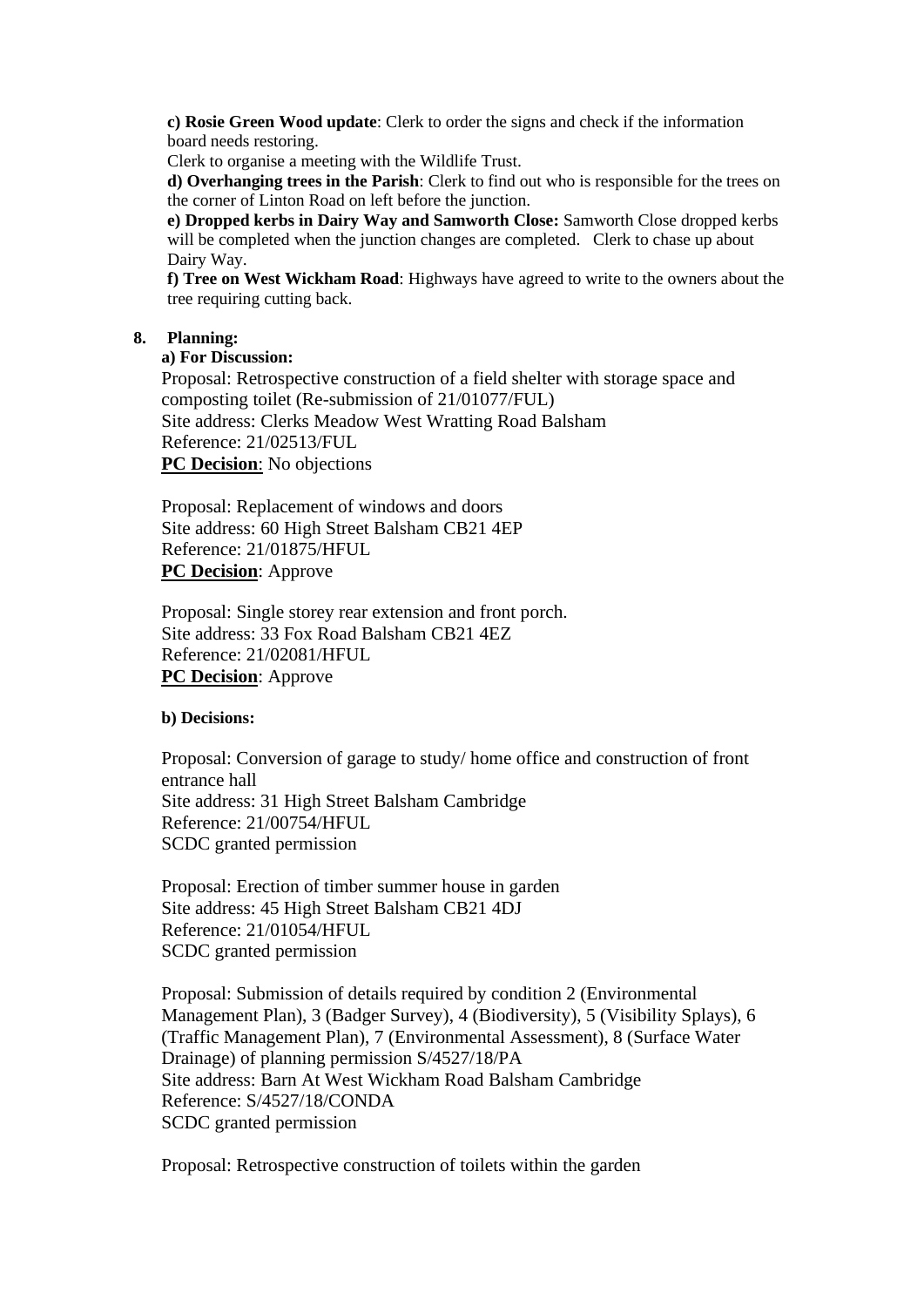Site address: The Bell 2 West Wickham Road Balsham Reference: 21/00986/FUL SCDC granted permission

#### Applications withdrawn:

Proposal: Construction of a field shelter with ancillary storage and abultion facilities Site address: Clerks Meadow West Wratting Road Balsham Reference: 21/01077/FUL

## **9. Allotment update:**

**a) Allotment inspection report**: Debbie Paton and Tracy Coston carried out an inspection and regular inspections will take place to make sure that the allotments do not become overgrown and unfarmed as there is a long waiting list.

#### **10. Recreation Ground/Pavilion**

**a) Electricity at pavilion**: Opus Energy have credited the invoices in question and the electricity bills has reduced to the correct amount.

**b) Adult gym equipment:** Quotes to be obtained for the adult gym equipment.

## **11. Highway Matters**:

## **a) Highway Issues:**

**b) Double yellow lines on corner of West Wratting Road/High Street**: The Clerk has chased up the plan and an update about the installation of the lines.

**c) Parking sign on Green for school parking:** To be chased up.

**d) MVAS Sign**: The issues with the short battery life has been resolved by Mike McCall. Clerk to order additional brackets.

**e) Speed watch:** The PC are pleased that there are more volunteers and training is being organised.

**12. Correspondence:** All emailed.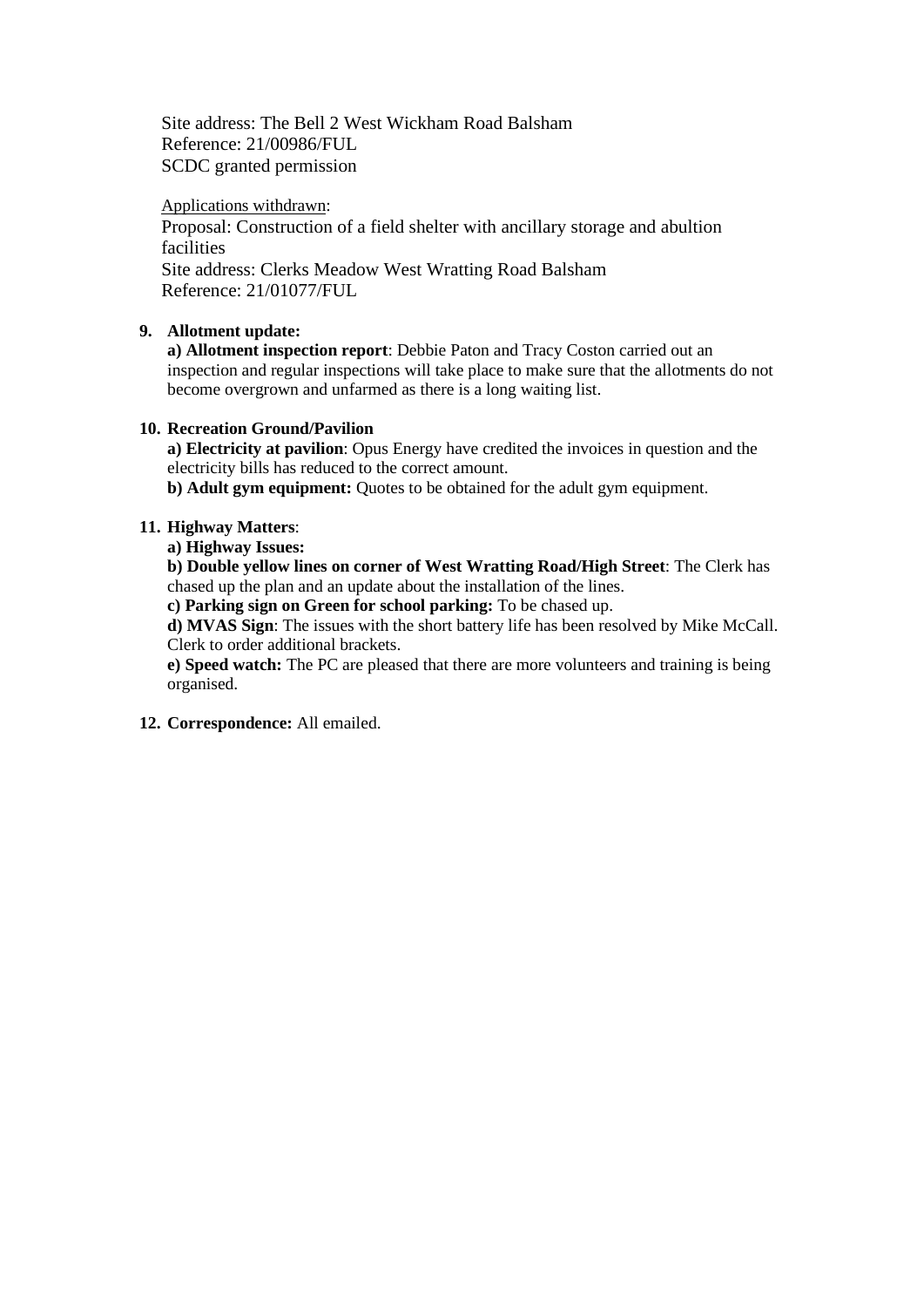**13. Finance:-** Receipts and payments up to 18/06/21 and any invoices/receipts received up until 30/06/2021 will be considered at the meeting. **a)**

| <b>Payments May 2021</b>                     |                         |          |
|----------------------------------------------|-------------------------|----------|
| T Coston Salary<br>£1,018.55 Exp £188.55     | £                       | 1,081.44 |
| Pension £56.02                               |                         |          |
| 21 hours 2.70<br>M McCall (Gross $\pounds$ ) | $\pounds$               | 201.60   |
| S Housden (Gross £)<br>£154.00               | $\mathbf f$             | 154.00   |
| <b>Haven Power</b>                           | £                       | 115.69   |
| Screwfix                                     | £                       | 60.32    |
| E Hardware                                   | $\mathbf f$             | 35.85    |
| Point Contact Hygienesis                     | £                       | 270.83   |
| <b>Balsham Church Institute</b>              | £                       | 87.60    |
| <b>Haven Power</b>                           | $\mathbf f$             | 149.94   |
| <b>Kleen Windows</b>                         | £                       | 30.00    |
| Amazon                                       | $\overline{\mathrm{t}}$ | 15.99    |
| Microsoft 365                                | £                       | 113.76   |
| Chris Hall                                   | $\mathbf f$             | 205.00   |
| <b>Tree Surgery Services</b>                 | $\mathbf f$             | 375.00   |
| <b>Total Payments May 2021</b>               | $\mathbf f$             | 2,897.02 |
|                                              |                         |          |
| <b>Payments June 2021</b>                    |                         |          |
| T Coston Salary<br>£ 1,018.55 Exp £ 184.52   | £                       | 1,100.06 |
| Pension £56.02                               |                         |          |
| 20 hours 2.70<br>M McCall (Gross £)          | £                       | 194.70   |
| S Housden (Gross £)<br>£154.00               | £                       | 154.00   |
| <b>Kleen Windows</b>                         | £                       | 30.00    |
| <b>RS</b> Components                         | £                       | 127.90   |
| <b>Environment Agency</b>                    | £                       | 23.56    |
| <b>HMRC</b>                                  | $\mathbf f$             | 980.85   |
| Cambridge Water                              | $\mathbf f$             | 78.91    |
| Cambridge Water                              | $\mathbf f$             | 58.59    |
| <b>Pest Control Services</b>                 | £                       | 60.00    |
| Zoom                                         | £                       | 14.39    |
| A J King                                     | $\mathbf f$             | 1,023.00 |
| Age Concern                                  | $\pounds$<br>£          | 900.00   |

#### **Bank Balances as at 23/06/2021**

| Total                                                      | £ 224,484.83 |
|------------------------------------------------------------|--------------|
| 3 month notice account (Lloyds) $\text{\pounds}$ 42,490.67 |              |
| H.I. Account:                                              | £ 169,404.52 |
| Community A/C:                                             | £ 12,589.64  |
|                                                            |              |

 **b) Age Concern:** The Community Warden is only supporting one person from Balsham at present. The PC agreed to continue to pay towards the scheme for this year but they will assess again later in the year if the numbers do not increase significantly. Clerk to advertise Age Concern's services on the noticeboard and social media.

#### **14. Area Report:**

**a) Abandoned car in Nine Chimneys Lane:** The Clerk has contacted the police and SCDC to organise for the car to be removed. The police cannot help with the removal and SCDC are not allowed to access information about ownership of the vehicle and have agreed to arrange for the car to be removed but it is a long process.